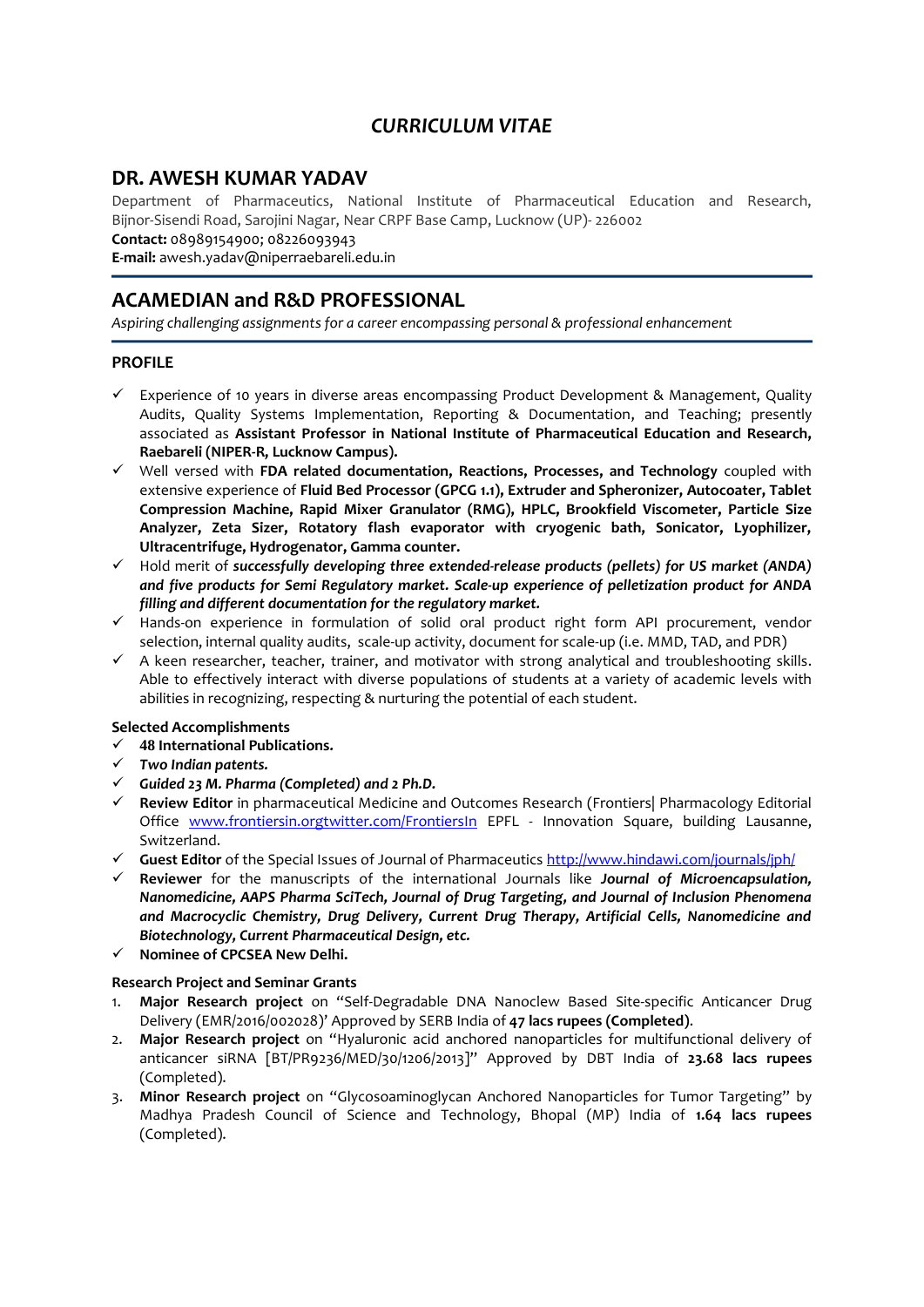- 4. **Seminar Grant** from Madhya Pradesh Council of Science and Technology, Bhopal (MP) India of **50,000/ rupees** on the "Novel Drug Delivery Strategies - A Changing and Challenging Global Scenario" at Guru Ramdas Khalsa Institute of Science and Technology- Jabalpur (MP).
- **5. Popular Lecture Series** sponsored DBT, New Delhi (**Grant amount 29000 rupees**) on Application and Challenges in Polymeric Drug Delivery Systems" at Bhagyoday Tirth Pharmacy College, Sagar (MP) 15th Feb 2018.

## **PROFESSIONAL EXPERIENCE**

#### **National Institute of Pharmaceutical Education and Research, Raebareli (NIPER R) March 2020 to till date**

## **Assistant Professor**

- ✓ Teaching and Research as per institute research mandate.
- $\checkmark$  Responsible for competitive functioning of academic curriculum.

### **Bhagyoday Tirth Pharmacy College, Sagar MP**.

### **Feb 16 t0 8 March 2020**

### **Principal**

- ✓ Competitive, effective, and smooth functioning of the academic program of study.
- ✓ Planning, evaluating, and revision of course curriculum, content, materials, and methods of instruction.
- ✓ Preparation of course materials such as syllabi, homework assignments, and handouts.
- ✓ Preserved regularly scheduled office for the counseling of students.
- ✓ Guided students for academic and vocational curricula and for best career options.
- ✓ Collaboration with fellow lecturers on lesson plans and performed administrative tasks viz. recording attendance, managing student portfolios, and providing individual assistance to the students.
- ✓ Stress on improving the learning environment of the classrooms and acted as a facilitator to promote student leadership by developing positive thoughts.

## **GURU RAMDAS KHALSA INSTITUTE OF SCIENCE AND TECHNOLOGY (PHARMACY) JABALPUR MP Jul'12- Feb'16**

### **Associate Professor**

- Fulfilling the responsibility to teach PG & UG students, Dean (Academic), Head of various institutional committees ie. PCI, Purchase, and verification of equipments.
- ✓ Plan, evaluate, and revise curriculum, course content, and course materials and methods of instruction. Prepare course materials such as syllabi, homework assignments, and handouts.
- ✓ Maintain regularly scheduled office hours to advise and assist students. Advise students on academic and vocational curricula and on career issues. Select and obtain materials and supplies such as textbooks and laboratory equipment.
- ✓ Collaborate with fellow lecturers on lesson plans and performed administrative tasks viz. recording attendance, managing student portfolios, and providing individual assistance to the students.
- ✓ Improvement of learning environment in the classrooms and acted as a facilitator to promote student leadership in initiating and creating positive learning opportunities.

### **IPCA LABS LIMITED, MUMBAI**

### **Oct '08 – Jul'12**

### **Assistant Manager in Formulation Development**

- ✓ Organized efforts for patent analysis, "**Formulation Development"**, scale-up, Literature search, and preparation and evaluation documents pertaining to all these activities related to the projects assigned.
- ✓ *Received "Appreciation Letter for the process improvement" by IPCA Lab. Limited.*

### **Completed projects**

✓ Developed "**Multi-unit particulate systems, and Extended-Release**" Tablets for anti-hypertensive Drug (ANDA).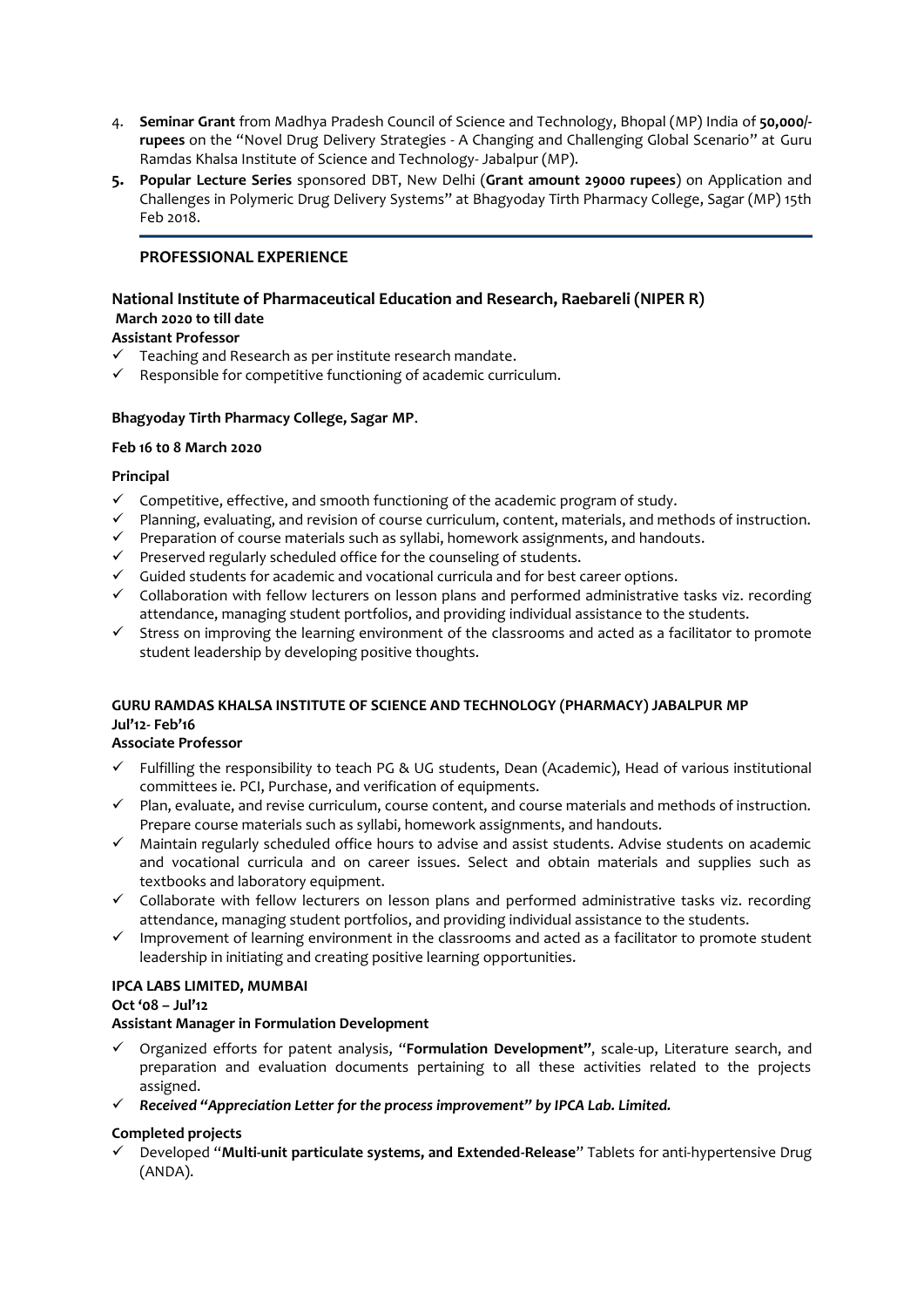- ✓ Developed Extended Release (pellets) Capsules of An Antihypertensive Drug (ANDA).
- ✓ Developed Extended Release (pellets) Capsules of An Anti-inflammatory Drug (ANDA),
- $\checkmark$  Developed Extended Release (pellets) Capsules for the Treatment of Ulcerative Colitis (ANDA filing).
- ✓ Developed Controlled-Release Tablets for UTI for Domestic Market.
- $\checkmark$  Developed Immediate Release Tablets/Capsules for antibacterial drugs for the domestic market.
- ✓ Developed Bilayer Tablets for anti-hypertensive drugs for the domestic market.

#### **FORMULATION DEVELOPMENT, HIMALAYA DRUG COMPANY, BANGALORE (KA)**

## **Feb'08 – Sep'08**

### **Research Scientist**

Entrusted with the responsibility of handling Development of An Microparticulate Formulation of a Sunscreening Agent

## **SUN PHARMA ADVANCED RESEARCH CENTER (SPARC), VARODARA (GJ)**

#### **Apr'04 – Aug'04**

#### **Research Assistant in Formulation Development**

Development of Injectable Formulations of an anticancer drug.

### **EDUCATIONAL CREDENTIALS**

## **Ph. D. in Pharmaceutical Sciences, 2008**

Dr. H. S. Gour University Sagar (MP). **Thesis:** Development and Characterization of Nanoparticulates carriers for delivery of anticancer drugs.

#### **M. Pharm. in Pharmaceutics, 2003**

Dr. H. S. Gour University Sagar (MP). **Thesis:** "Polypropyleneimine Glycodendrimer for delivery of primaquine phospahate"

#### **B. Pharm, 2000**

Dr. H. S. Gour University Sagar (MP).

### **Higher Secondary Certificate Examination, 1995**

M.P. Board of Secondary Education Bhopal, M.P.

### **High School Certificate Examination 1993**

M.P. Board of Secondary Education Bhopal, M.P.

#### **Computer Proficiency**

Microsoft Office, Windows, and Internet Applications

### **Associations**

- ✓ Life member of Association of Pharmaceutical Teachers of India (MP/LM-368).
- $\checkmark$  Member of Society of Pharmaceutical Education and Research (SPER/LM/MP/022)
- ✓ Member of Society of Ethnopharmacology, Bhopal Chapter

#### **Academic Accolades**

- ✓ **Outstanding Professor in Pharmaceutics Award** by APTI MP State Brach in the year 2018
- ✓ UGC-JRF for P.G. Studies (M. Pharm.)
- ✓ ICMR-SRF for Ph.D.
- ✓ **Best Cited Paper** award by International Journal of Pharmaceutics in the year 2005
- ✓ Qualified **GATE** conducted by IIT Kanpur.

### **Extra-Curricular Activities**

- ✓ Actively participated, managed, and hosted the various events during Pharmacy Quality Improvement Programmes conducted by All India Council for Technical Education (AICTE), New Delhi, and Deptt. Of Pharmaceuticals Sciences Dr. H.S. Gour University Sagar during the academic Years 2005-06.
- ✓ NCC Certificate "A" In 1993
- ✓ Cricket: University Level

**Languages Known:** Hindi and English **References:** Available on request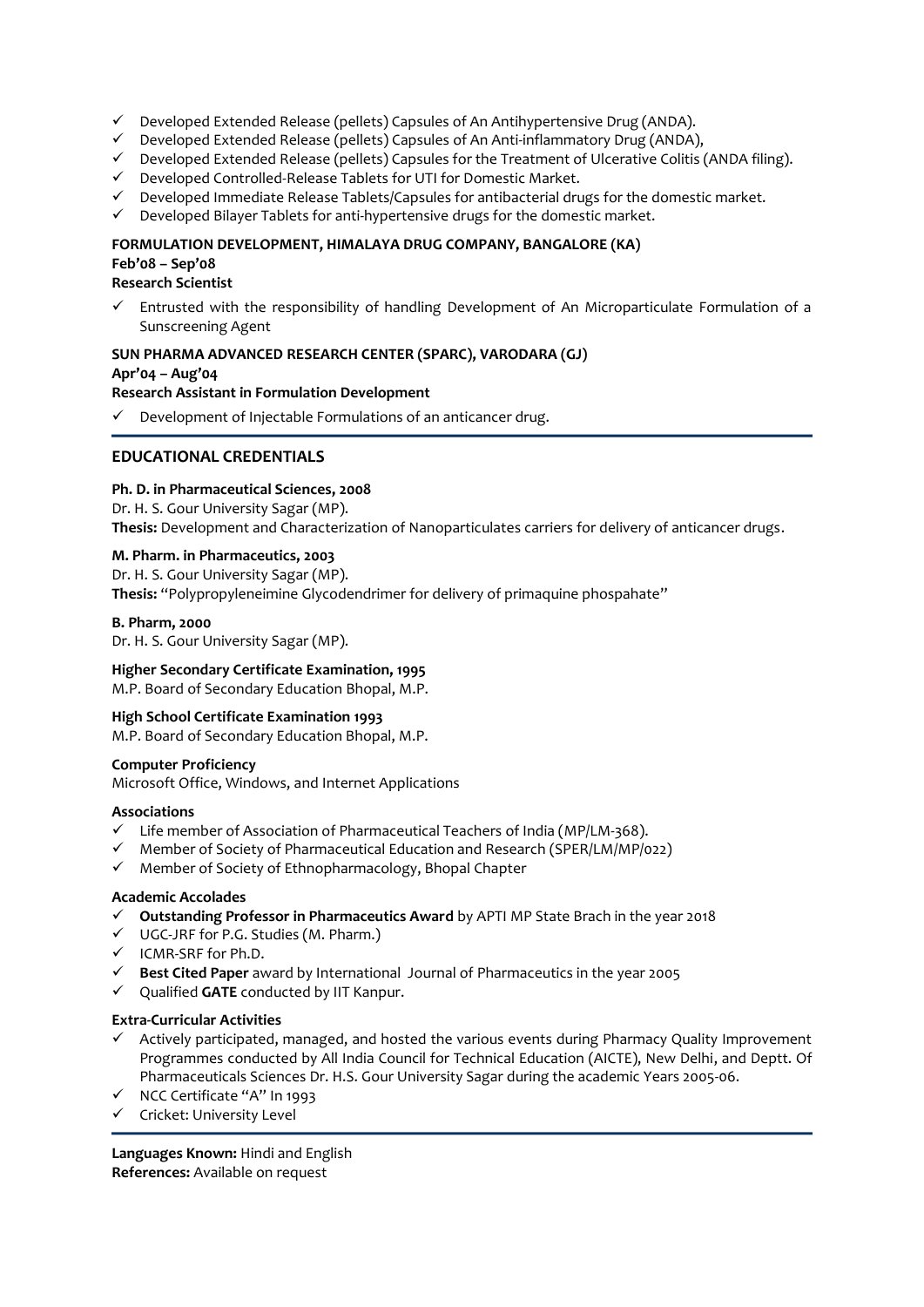## **ANNEXURE**

- **(I) List of Research and Review articles (Citations: 1353, h-Index-15, i10 Index-22)**
- 1. Mazahir F and **Yadav A. K.,** Recent Trend of Nanoparticulate Carriers for the Diagnosis and Treatment of Alzheimer's disease. **CNS & Neurological Disorders - Drug Targets (Accepted) (Impact Factor: 4.388).**
- 2. Prabakaran A,, Agrawal Mukta, Dethea MR , Ahmeda H, **Yadav A**, Gupta U and Alexander A. Nose-tobrain drug delivery for anti-Alzheimer drugs: current challenges and recent advances. **Expert Opinion on Drug Delivery**, **2022;** 1-16. (Accepted) **(Impact Factor: 4.8).**
- 3. Ujjwal Raman Rewati, **Yadav Awesh** \*, Tripathi Shourya, and Krishna Sai S.T.V., Polymer-Based Nanotherapeutics for Burn Wounds, **Current Pharmaceutical Biotechnology**, **2021;** 10.2174/1389201022666210927103755 **(in-press)**, (**Impact Factor: 2.8**).
- 4. [Shourya Tripathi,](https://www.tandfonline.com/author/Tripathi%2C+Shourya) [Ujala Gupta,](https://www.tandfonline.com/author/Gupta%2C+Ujala) [Rewati Raman Ujjwal,](https://www.tandfonline.com/author/Ujjwal%2C+Rewati+Raman) **[Awesh K. Yadav,](https://www.tandfonline.com/author/Yadav%2C+Awesh+K)** Nano-Lipidic Formulation and Therapeutic Strategies for Alzheimer's disease via Intranasal Route, **Journal of Microencapsulation**, **2021;** 38 (7-8): 572-593 (**Impact Factor: 3.1** )
- 5. [Handa](https://www.sciencedirect.com/science/article/pii/S1359644621003251#!) M., [Tiwari](https://www.sciencedirect.com/science/article/pii/S1359644621003251#!) S., **[Yadav](https://www.sciencedirect.com/science/article/pii/S1359644621003251#!) AK.,** [Almalki](https://www.sciencedirect.com/science/article/pii/S1359644621003251#!) WH., [Alghamdi](https://www.sciencedirect.com/science/article/pii/S1359644621003251#!) S., [Alharbid](https://www.sciencedirect.com/science/article/pii/S1359644621003251#!) KS., [Shukla](https://www.sciencedirect.com/science/article/pii/S1359644621003251#!) R., [Beg](https://www.sciencedirect.com/science/article/pii/S1359644621003251#!) S, Therapeutic potential of nanoemulsions as feasible wagons for targeting Alzheimer's disease, **[Drug Discovery](https://www.sciencedirect.com/science/journal/13596446)  [Today,](https://www.sciencedirect.com/science/journal/13596446) 2021;** 26(12): 2881-2888 **(Impact Factor: 7.8)**
- 6. Singh A, Naga Mallika T, Gorain B, **Yadav AK.,** Tiwari S, Flora S.J.S., Shukla R, Kesharwani P., Quantum dot: Heralding a brighter future in neurodegenerative disorders, **[Journal of Drug Delivery Science and](https://www.sciencedirect.com/science/journal/17732247)  [Technology,](https://www.sciencedirect.com/science/journal/17732247) 2021;** 65: 102700 **(Impact Factor: 3.98)**
- 7. **Yadav AK**, Shukla R, Flora SJS. [Nanodiamonds: A Versatile Drug-Delivery System in](javascript:void(0)) the Recent [Therapeutics Scenario](javascript:void(0)) **Critical Reviews™ in Therapeutic Drug Carrier Systems, 2021;** 38(4): 39-78 (**Impact factor**: 4.889)
- 8. Jain K., Shukla R., **Yadav A.,** Ujjwal RR., Flora SJS. [3D printing in development of nanomedicines](javascript:void(0)) **Nanomaterials**, **2021;** 11(2): 420. **(Impact factor: 4.034)**
- 9. Garg S., Garg A., Sahu N.K., **Yadav AK.** Synthesis and characterization of Nanodiamond-Doxorubicin (DOX) conjugate for effective delivery against MCF-7 cell lines. **Journal of Drug Delivery and Therapeutics**, **2019**; 9(4-s): 589-594.
- 10. Garg S, Garg A, Sahu NK, **Yadav AK.,** Synthesis and Characterization of Nanodiamond-Anticancer Drug Conjugates for Tumor Targeting. **Diamond & Related Materials**, **2019;** 94 **(Impact factor: 2.65)**
- 11. Singh A, Gothwal A, Rani S, Rana M, Sharma A, **Yadav A.** Gupta U. Dendrimer Donepezil Conjugates for Improved Brain Delivery and Better in vivo Pharmacokinetics **ACS Omega**, **2019;** 4(3): 4519–4529. **(Impact factor; 3.5)**
- 12. Garg S. Garg A, Enaganti S, **Yadav AK.,** Chondroitin sulphate decorated polymeric nanoparticles: an effective carrier for enhancement of lung cancer targeting capabilities of anticancer drug. **Current Nanomedicine, 2019;** 9(3): 243 – 261.**Drug**
- 13. Garg A, Garg S, Sahu NK, Rani S, Gupta U, **Yadav AK.,** Heparin Appended ADH-Anionic Polysaccharide Nanoparticles for Site-Specific Delivery of Usnic Acid **International Journal of Pharmaceutics, 2019;** 557: 238-253. **(Impact factor; 4.8).**
- 14. Malaiya A, **Yadav AK.** Hyaluronic acid anchored nanoparticulate carrier for delivery of methotrexate **Asian Journal of Pharmacy and Pharmacology, 2018;** 4(6): 899-907.
- 15. Pandey P, Sharma A, Rani S, Mishra G, Kandasamy G, Patra A, Rana M, Sharma A, **Yadav AK,** Gupta, U. MCM-41 Nanoparticles for Brain Delivery: Better Choline-Esterase and Amyloid Formation Inhibition with Improved Kinetics, **ACS Biomaterials Science & Engineering, 2018;** 4(8):2860-2869 **(Impact factor: 4.4).**
- 16. Garg A, Sahu NK, **Yadav AK.,** Usnic acid-loaded bioinspired heparin modified-cellulose acetate phthalate nanoparticle(s) as an efficient carrier for site-specific delivery in lung cancer cells. **International Journal of Pharmaceutical Investigation, 2018;** 8(2):53**.**
- 17. Yadav V, Jain AP, Sharma R, **Yadav AK.,** Nanocarriers(s) based approaches in cancer therapeutics **Current Nanomedicine, 2020;** 10(2): 130 – 148.
- 18. Kaur l, Sharma A, **Yadav AK**, Mishra N., Recent Advances on Biodegradable Polymeric Carrier Based Mucosal Immunization: An Overview **Artificial Cells, Nanomedicine and Biotechnology, 2017;** 452-464 **(Impact factor: 5.67)**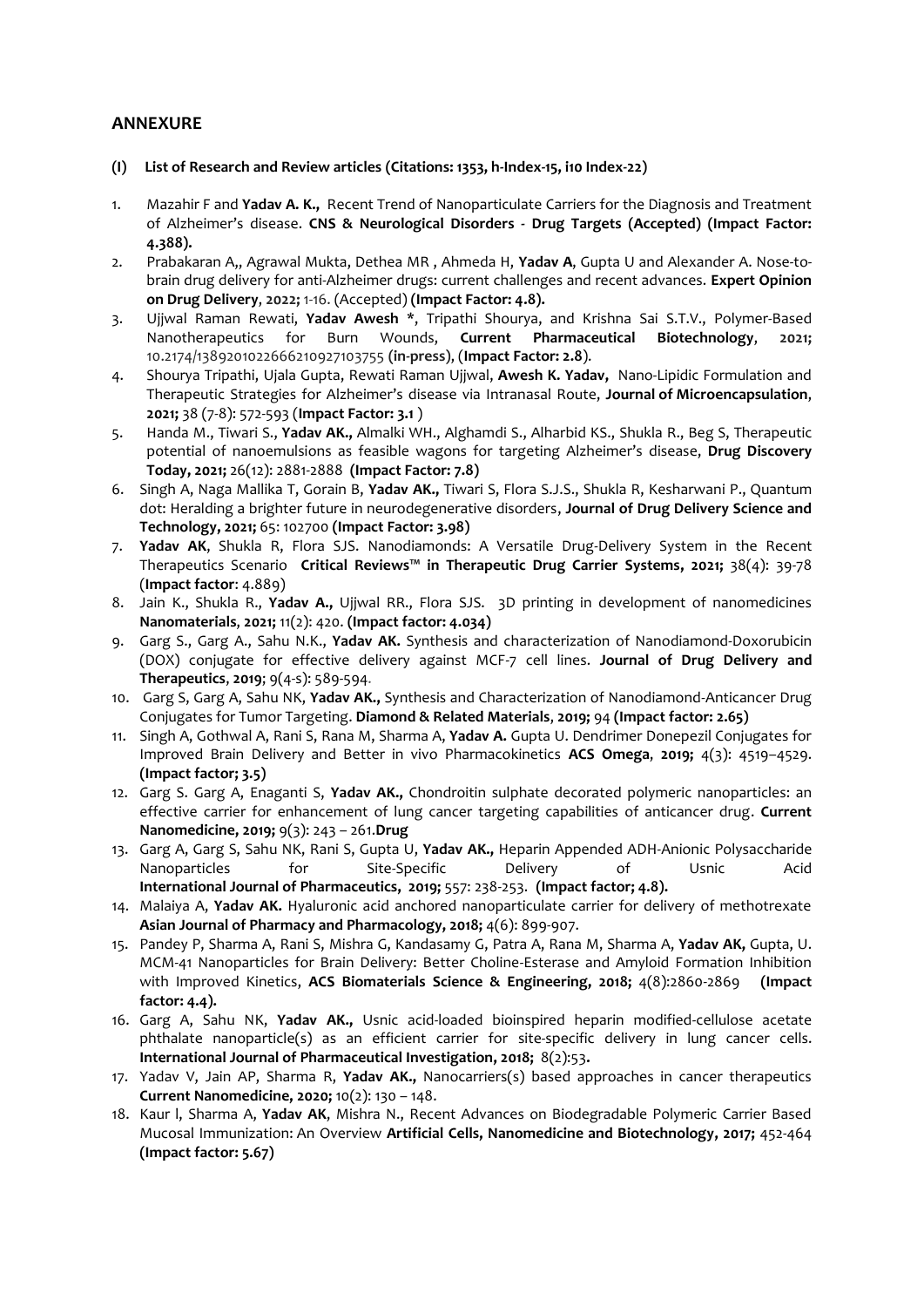- 19. Pawar RS, Sudeesh MS**, Yadav AK.,** Phyto-phospholipid complex of Eclipta alba extract containing coumestans for the management of hepatotoxicity, **Current Nanomedicine**, **2017;** 7(3), 212-222.
- 20. Thakur D, **Yadav AK.**, Formulation and Evaluation of Herbal Tablets Containing Pterocarpus Marsupium Extract for Effective Management of Diabetes, **Asian Journal of Biomaterial Research**
- 21. Jain D, **Yadav AK.**, Development and Characterization of Transdermal Film of Losartan Potassium **Asian Journal of Biomaterial Research**
- 22. Garg A, Patel V, Sharma R, Pandey V, **Yadav AK.,** Heparin Tailored Biopolymeric Nanocarriers in Site-Specific Delivery: A Systematic Review, **Critical Reviews in Therapeutic Drug Carrier** Systems, **2017;** 34(1): 1-33 **(Impact factor: 4.8)**
- 23. Garg A, Patel V, Sharma R, Jain A, **Yadav AK.,** Heparin Appended Polycaprolactone Core/Corona Nanoparticles for Site Specific Delivery Of 5-Fluorouracil, **Artificial Cells Nanomedicine and Biotechnology, 2017;** 45(6): 1-10 **(Impact factor: 5.67)**
- 24. Sahu M, **Yadav AK**, Preparation and characterizations of gelatin coated Palmitic acid nanoparticles of Ofloxacin, **Asian Journal of Biomaterial Research**
- 25. Soni R, Garg A, Patel V, **Yadav AK.**, Nanoparticles: A regnant approach for Drug delivery and Cancer management, **Asian Journal of Biomaterial Research**
- 26. Jain A, Garg A, **Yadav AK.,** Preparation of Chondroitin Sulphate anchored gelatin Conjugate Nanoparticulate Carrier for Enhancement of antimalarial Targeting Capabilities of chloroquine phosphate: Ex-vivo and in-vitro Assessment, **Asian Journal of Biomaterial Research**
- 27. Gour V, Garg A, Shukla A, **Yadav AK**. Development and Evaluation of Metronidazole Injection by Mixed Solvency Approach. **Asian Journal of Biomaterial Research**
- 28. Jain AP, Lodhi S. **Yadav AK**. Rai G., Evaluation of Parmotrema reticulatum Taylor for Antibacterial and Anti-inflammatory Activities, **Indian Journal of Pharmaceutical Sciences, 2016,** 78(1): 94–102. **(Impact factor: 0.72)**
- 29. Sharma N, Bhandari S, Deshmukh R, **Yadav AK**, Mishra N. "Development and Characterization of Embelin Loaded Nanolipid Carriers for Brain Targeting" **Artificial Cells, Nanomedicine and Biotechnology, 2017**; 45(3): 409-413 **(Impact factor: 5.67)**
- 30. Sen DK, **Yadav AK.**, Shukla A. An incredible diagnostic tool Quantum Dots: A review **Asian Journal of Biomaterial Research, 2015;** 1(2): 46-50
- 31. Patel V, Garg A, **Yadav AK.**, Rai G. Development, and characterization of Tretinoin loaded gelatin microspheres for Transdermal Delivery of Tretinoin. **Asian Journal of Biomaterial Research**
- 32. Garg A, Rai G, Lodhi SR, Jain AP, **Yadav AK.,** Hyaluronic Acid Embedded Cellulose Acetate Phthalate Core/Shell Nanoparticulate Carrier of 5-Fluorouracil, **International Journal of Biological Macromolecules, 2016;** 87: 449-59. **(Impact factor: 6.953)**
- 33. Lodhi S, Jain AP, Rai G, **Yadav AK.,** Preliminary investigation for wound healing and anti-inflammatory effects of Bambusa vulgaris leaves in rats, **Journal of Ayurveda and Integrative Medicine**, **2016;** 7(1): 14–22.
- 34. Rai G, **Yadav AK**, Jain NK, and Agrawal GP., Enteric Coated Epicholrohydrin Crosslinked Dextran Microspheres for Site-Specific Delivery to Colon, **Drug Development and Industrial Pharmacy, 2015;** 41(12): 2018-28 **(Impact factor: 2.295)**
- 35. Jhariya S, Rai G, **Yadav AK**, Jain AP, Lodhi S., Protective Effects of Tridax procumbens Linn. Leaves on Experimentally Induced Gastric Ulcers in Rats, **Journal of Herbs, Spices & Medicinal Plants**, **2015;**  21(3), 308-320
- 36. Garg A, Rai G, Lodhi SR, Jain AP, **Yadav AK.,** In-vitro and In-vivo Assessment of Dextran-Appended Cellulose Acetate Phthalate Nanoparticles for Transdermal Delivery of 5-Fluorouracil, **Drug Delivery**, **2016 ;**23(5): 1525-35 **(Impact factor: 6.419)**
- 37. Rai G, **Yadav AK.**, Jain NK and Agrawal GP., Eudragit Coated Dextran Microspheres of 5-Fluorouracil for Site-Specific Delivery to Colon Drug Delivery, **Drug Delivery, 2016**; 23(1):328-37 **(Impact factor: 6.419).**
- 38. **Yadav AK**, Agarwal A, Jain S, Mishra AK, Bid H, Rai G, Agrawal H, Agrawal GP., Chondroitin Sulphate Decorated Nanoparticulate Carriers of 5-Fluorouracil: Development and In-Vitro Characterization, **Journal of Biomedical Nanotechnology, 2006**; 58(9): 1177-81 **(Impact factor: 4.521)**
- 39. **Yadav AK**, Agarwal A, Rai G, Mishra P, Jain S, Mishra AK, Agrawal H, Agrawal GP., [Development and](http://www.ncbi.nlm.nih.gov/pubmed/20738221)  [characterization of hyaluronic acid decorated PLGA nanoparticles for delivery of 5-fluorouracil,](http://www.ncbi.nlm.nih.gov/pubmed/20738221) **Drug Delivery, 2010;** 17(8): 561-72 **(Impact factor: 6.419)**
- 40. **Yadav AK**, Mishra P, Agrawal GP., An insight of hyaluronic acid in drug delivery and drug targeting **Journal of Drug Targeting, 2008;** 16(2): 91-107. **(Impact factor: 5.121)**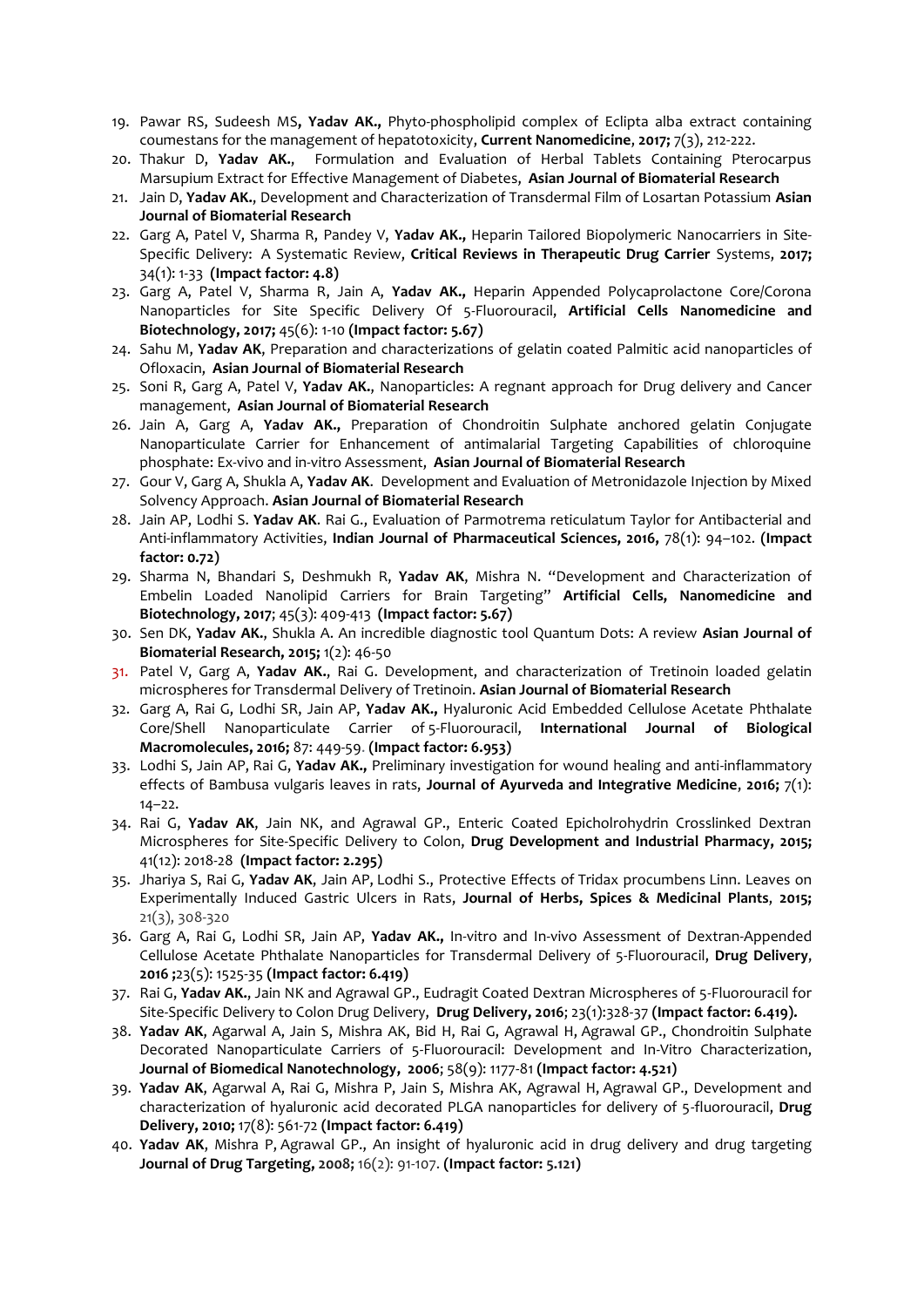- 41. **Yadav AK**, Mishra P, Jain S, Mishra P, Mishra AK, Agrawal GP, Preparation and characterization of HA-PEG-PCL intelligent core-corona nanoparticles for delivery of doxorubicin, **Journal of Drug Targeting, 2008;** 16(6): 464-478. **(Impact factor: 3.408)**
- 42. **Yadav AK**, Mishra P, Mishra AK, Mishra P, Jain S, Agrawal GP., Development and Characterization of Hyaluronic acid anchored PLGA nanoparticulate carrier of Doxorubicin, **Nanomedicine: Nanotechnology, Biology and Medicine, 2007**; 3(4): 246-257. **(Impact factor: 6.458).**
- 43. Paharia A, **Yadav AK**, Rai G, Jain SK, Pancholi SS, Agrawal GP, Eudragit Coated Pectin Microspheres of 5- Fluorouracil for Colon Targeting**, AAPS PharmaSciTech, 2007;** 8(1): 12. **(Impact factor: 2.451)**
- 44. Gogna D, Jain SK, **Yadav AK**, Agrawal GP., Microsphere Based Improved Sunscreen Formulation of Ethylhexyl Methoxycinnate, **Current Drug Delivery, 2007**; 4(2): 153-159. **(Impact factor: 2.565)**
- 45. Jain AK, Jain SK, **Yadav AK**, Agrawal GP, Controlled Release Calcium Silicate based Floating Granular Delivery System of Ranitidine Hydrochloride, **Current Drug Delivery, 2006;** 3(4): 367-372. (**Impact factor: 2.565)**
- 46. Patel M, Jain SK, **Yadav AK**, Agrawal GP, Preparation and characterization of oxybenzone loaded gelatin microspheres for Enhancement of Sunscreening Efficacy, **Drug Delivery, 2006**; 13(5): 323-330 **(Impact factor: 6.419)**
- 47. Bhadra D, **Yadav AK**, Bhadra S, Jain NK, Glycodendrimeric nanoparticulate carriers of primaquine phosphate for liver targeting**, International Journal of Pharmaceutics,** 2005; 295(1-2):221-233 **(Impact factor: 4.8)**
- 48. Saraogi SK, Agrawal P, **Yadav AK** Bhadra D Jain NK, Glycodendrimers based Novel Targeted Drug Delivery Systems, **The Pharma Review 2004** ,37-53
- **(II) Patent: Two** Indian Patent
- **(III) Books**
	- 1. Book entitled "Multifunctional Nanocomposites for Targeted Drug Delivery in Cancer Therapy" with Elsevier publication (On-going)
	- 2. Book entitled "Nanomedical Drug Delivery for Neurodegenerative Disease" with Elsevier publication (In-Press)
	- 3. Published book entitled "Nano Drug Delivery Strategies for the Treatment of Cancer" with Elsevier Publication.
	- 4. Published book entitled "MODULATED ORAL & NANO DRUG DELIVERY SYSTEMS" with Nirali Prakashan Pune.
	- 5. Published book entitled "A Text of Pharmacology II" with Everest Publication House Pune.
	- 6. Published book entitled "Practical Manual for M. Pharm. Students" with Nirali Prakashan Pune.

### **(IV) Book Chapters**

- 1. Shaila Jain, Vaishali Yadav, Amit K Jain, **Awesh K Yadav\*** "Nutraceuticals A Revolutionary Approach for Nano Drug Delivery" in, NanoBioMedicine Series USA, Editor by Prof. Bhupinder Singh Bhoop.1<sup>st</sup> edition (2018) 1-22.
- 2. A Malaiya, D Jain, **AK Yadav\*** book chapter entitled "[Nanoparticles and pancreas cancer](javascript:void(0))" In Book entitled "Nano Drug Delivery Strategies for the Treatment of Cancers" Elsevier publication 1st edition (2020) 145-164.
- 3. Surabhi Gupta and **Awesh K. Yadav\*** in Book entitled "Polysaccharide Nanoparticles: Preparation and Biomedical Applications" Chapter 6: Chondroitin sulfate-based Nanoparticles: Preparation and Applications edited by Prof. Se-Kwon Kim, Prof. Sukumaran Anil, Dr. J Venkatesan, Prof. Rekha P.D, Elsevier publication, 1<sup>st</sup> edition, Jan. (2022), 65-90.
- 4. Mazahir, F., Pathak, A., Gupta, U., & **Yadav, A. K\*.** (2021). Nanotechnology for cancer treatment: An Introduction. In D. N. Mishra, D. N. Upmanyu, & D. A. Garg (Eds.), Therapeutic Nanocarriers in Cancer Treatment: Challenges and Future Perspective. Bentham Science Publishers Ltd (In-Press)
- 5. Mazahir, F., Tripathi, S., & **Yadav, A. K\*.** (2021). Hyaluronic receptors for the development of breast cancer nanomedicine. Book entitled "Targeted Nanomedicine for Breast Cancer Therapy". Edited by Dr. Shivani Paliwal and Rishi Paliwal Elsevier Publication (In-press).
- 6. Mazahir F, Bhogale D, Palai AK, **Yadav A. K.\*** Nanomedicine: Principle, Properties, and Regulatory Issues Book Entitled "Smart Polymeric Nano-Constructs in Drug Delivery: Concept, Design and